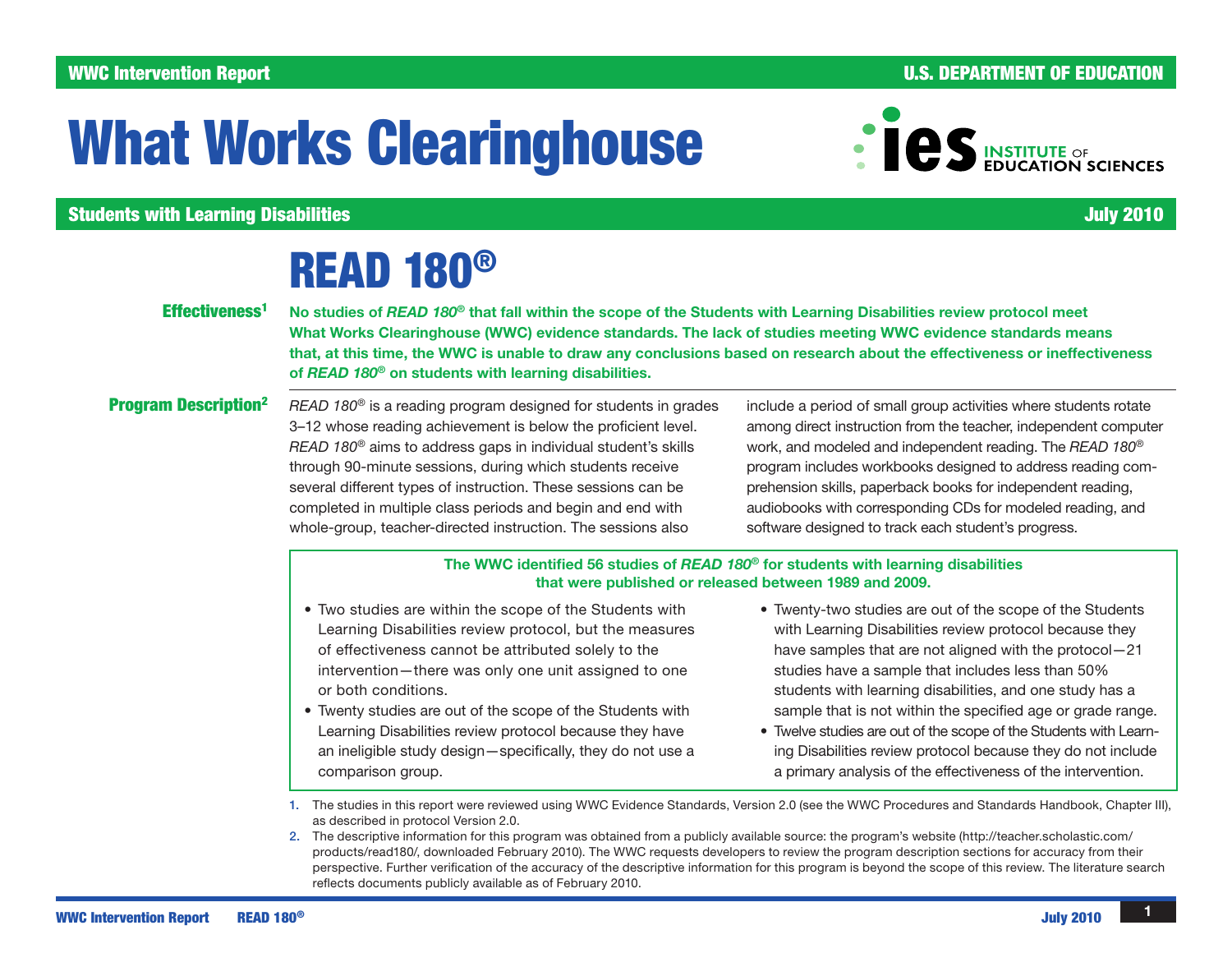### Studies that fall outside the Students with Learning Disabilities review protocol or do not meet WWC evidence standards References

- Admon, N. (2005). READ 180 *stage B: St. Paul school district, Minnesota*. New York, NY: Scholastic, Inc. The study is ineligible for review because it does not use a sample aligned with the protocol—the sample includes less than 50% students with learning disabilities.
- Aguhob, M. (2007). READ 180 *in Miami-Dade County, Florida 2005–2006*. New York, NY: Scholastic, Inc. The study is ineligible for review because the authors could not confirm that at least 50% of the sample was classified as students with learning disabilities.
- Alvermann, D. E., & Rush, L. S. (2004). Literacy intervention programs at the middle and high school levels. In J. A. Dole & T. Jetton (Eds.), *Adolescent literacy research and practice* (pp. 210–227). New York, NY: Guilford. The study is ineligible for review because it is not a primary analysis of the effectiveness of an intervention, such as a meta-analysis or research literature review.
- Banasik, B. (2002). *The effectiveness of Scholastic's* READ 180 *curriculum in improving reading comprehension in middle school-aged students having a specific learning disability*. Unpublished master's thesis, Cardinal Stritch University, Milwaukee, WI. The study is ineligible for review because it does not use a comparison group.
- Barbato, P. F. (2006). A preliminary evaluation of the *READ 180* program (Doctoral dissertation, Fairleigh Dickinson University, 2006). *Dissertation Abstracts International, 67*(11A), 46–4130. The study is ineligible for review because it does not use a sample aligned with the protocol—the sample includes less than 50% students with learning disabilities.
- Benavidez-Candelaria, M. R. (2006). *An investigation of the program* READ 180 *and the effect it has on students' reading scores and students' grades*. Unpublished master's thesis, New Mexico

Highlands University, Las Vegas, NM. The study is ineligible for review because it does not use a comparison group.

- Brennan, T., Leuer, M., Boyer, D., Dalessi, M., Newman, D., & Yepes-Baraya, M. (2006). *Rhetoric to reality: Addressing reading achievement in secondary education*. Palo Alto, CA: Empirial Education, Inc. The study is ineligible for review because it does not use a comparison group.
- Brown, L. (2006). *The impact of self-perception, reading attitude, and the use of the* READ 180 *program on reading achievement.* Unpublished master's thesis, Gwynedd-Mercy College, Gwynedd Valley, PA. The study is ineligible for review because it does not use a comparison group.
- Caggiano, J. A. (2007). Addressing the learning needs of struggling adolescent readers: The impact of a reading intervention program on students in a middle school setting (Doctoral dissertation, The College of William and Mary, 2007). *Dissertation Abstracts International, 68*(4-A), 1383. The study is ineligible for review because the WWC could not confirm that at least 50% of the sample was classified as students with learning disabilities.
- Campbell, Y. C. (2006). Effects of an integrated learning system on the reading achievement of middle school students (Doctoral dissertation, University of Miami, 2006). *Dissertation Abstracts International, 67*(08A), 100–2923. The study is ineligible for review because it does not use a sample aligned with the protocol—the sample includes less than 50% students with learning disabilities.
- Chmielewski, T. (2005). *Differentiating reading instruction in an alternative high school using* READ 180. Unpublished master's thesis, Mount Mary College, Milwaukee, WI. The study is ineligible for review because it does not use a comparison group.
- Daviess County Public Schools, Assessment, Research and Curriculum Department. (2005). READ 180 *implementation year study*. Owensboro, KY: Author. The study is ineligible for review because it does not use a sample aligned with the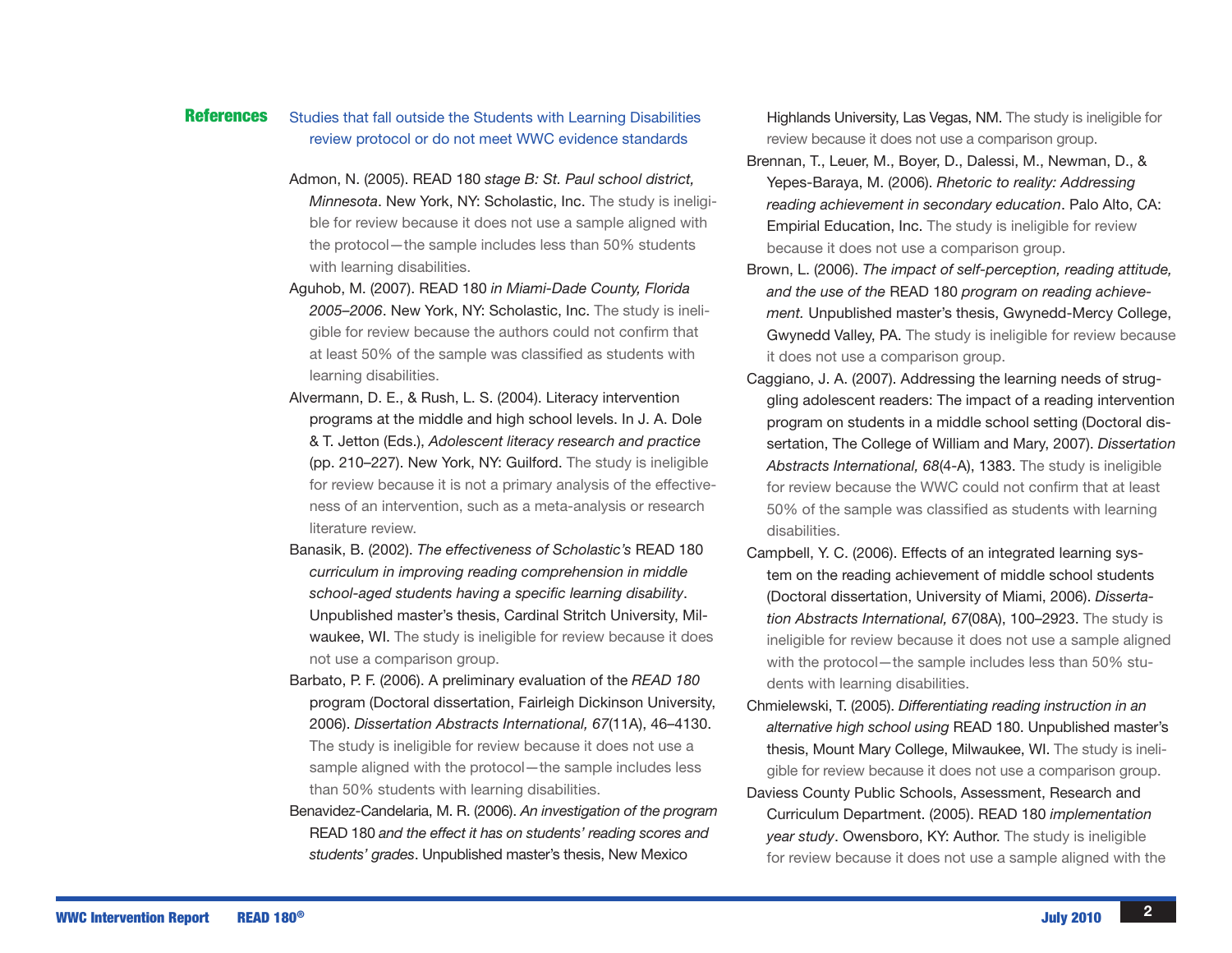**References** (continued) protocol—the sample includes less than 50% students with learning disabilities.

- Denman, J. S. (2004). *Integrating technology into the reading curriculum: Acquisition, implementation, and evaluation of a reading program with a technology component* (READ 180) *for struggling readers*. Newark, DE: University of Delaware. The study is ineligible for review because the WWC could not confirm that at least 50% of the sample was classified as students with learning disabilities.
- Dynarski, M., Agodini, R., Heaviside, S., Novak, T., Carey, N., Campuzano, L., et al. (2007). *Effectiveness of reading and mathematics software products: Findings from the first student cohort*. Washington, DC: U.S. Department of Education, Institute of Education Sciences. The study is ineligible for review because it is not a primary analysis of the effectiveness of an intervention, such as a meta-analysis or research literature review.
- Feifer, S. G. (2007). Tailor interventions for students with severe reading disabilities. *What Works in Teaching & Learning, 39*(7),

5–5. The study is ineligible for review because it is not a primary analysis of the effectiveness of an intervention, such as a meta-analysis or research literature review.

- Felty, R. L. (2008). *READ 180* implementation: Reading achievement and motivation to read within an alternative education middle school program (Doctoral dissertation, Immaculata College, 2008). *Dissertation Abstracts International, 69*(01A), 182–161. The study is ineligible for review because it does not use a comparison group.
- Giedd, D. (2008). *A study of the effectiveness of the* READ 180 *program measured by student test scores*. Unpublished research paper, Northwest Missouri State University, Maryville, MO. The study is ineligible for review because the WWC could not confirm that at least 50% of the sample was classified as students with learning disabilities.
- Hewes, G., Palmer, N., Haslam, M. B., & Mielke, M. (2006). *Five years of* READ 180 *in Des Moines: Improving literacy among middle school and high school special education students*. Washington, DC: Policy Studies Associates. The study is ineligible for review because the WWC could not confirm that at least 50% of the sample was classified as students with learning disabilities.
- Interactive, Inc. (2002). *An efficacy study of* READ 180: *A print and electronic adaptive intervention program, grades 4 and above*. Ashland, VA: Author. The study is ineligible for review because the WWC could not confirm that at least 50% of the sample was classified as students with learning disabilities.
- Irvin, J. L. (2006). *A resource guide for adolescent literacy: Prepared for the Bill and Melinda Gates Foundation*. Tallahassee, FL: National Literacy Project. The study is ineligible for review because it is not a primary analysis of the effectiveness of an intervention, such as a meta-analysis or research literature review.
- Kratofil, M. D. (2006). A comparison of the effect of Scholastic *READ 180* and traditional reading interventions on the reading achievement of middle school low-level readers (Master's thesis, Central Missouri State University, 2006). *Masters Abstracts International, 44*(06), 52–2531. The study is ineligible for review because it does not use a sample aligned with the protocol—the sample includes less than 50% students with learning disabilities.
- Lang, L., Torgesen, J., Vogel, W., Chanter, C., Lefsky, E., & Petscher, Y. (2009). Exploring the relative effectiveness of reading interventions for high school students. *Journal of Research on Educational Effectiveness, 2*(2), 149–175. The study is ineligible for review because it does not use a sample aligned with the protocol—the sample includes less than 50% students with learning disabilities.
- Nave, J. (2007). An assessment of *READ 180* regarding its association with the academic achievement of at-risk students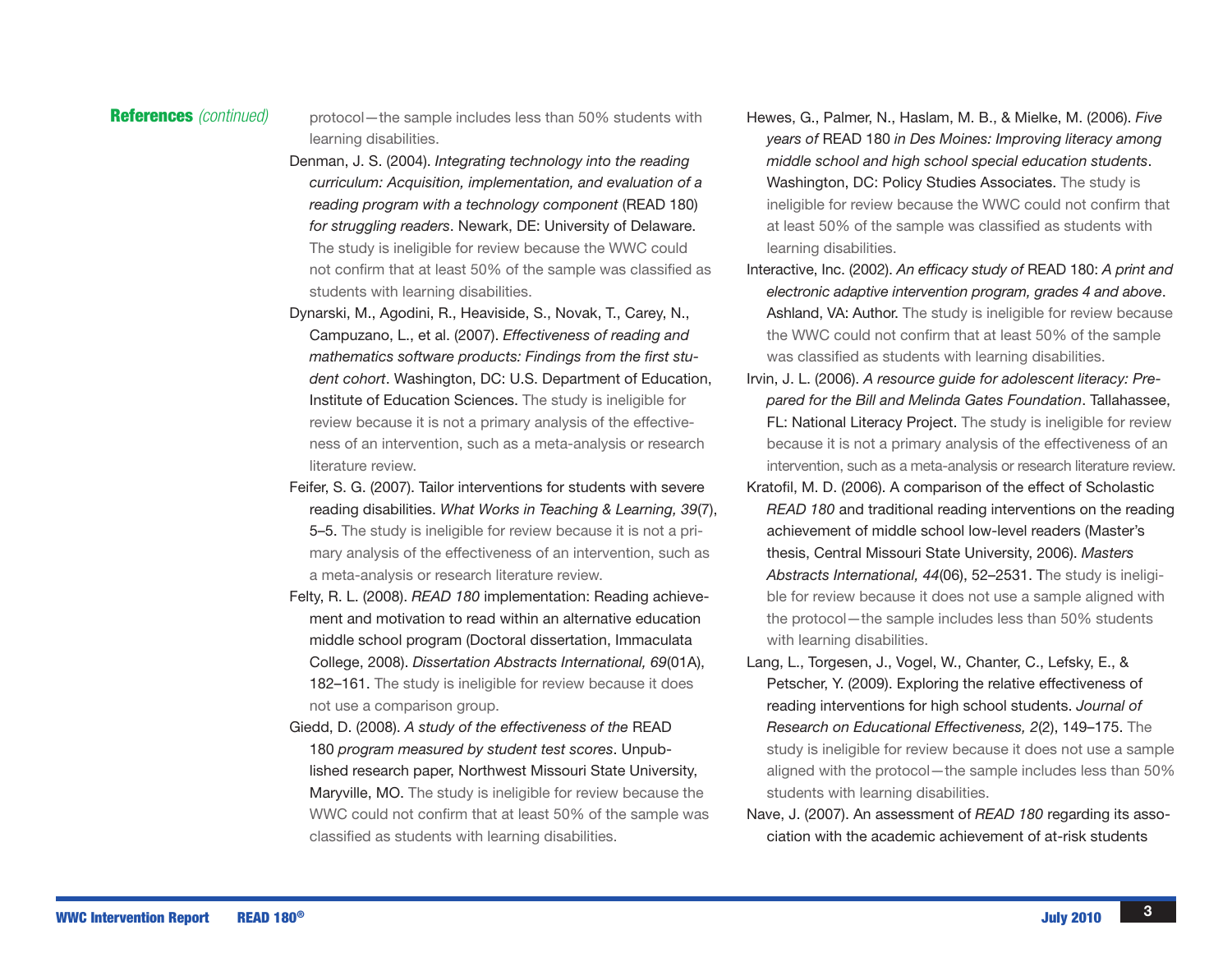**References** (continued) in Sevier county schools (Tennessee) (Doctoral dissertation, East Tennessee State University, 2007). *Dissertation Abstracts International, 68*(06A), 116–2265. The study is ineligible for review because the authors could not confirm that at least 50% of the sample was classified as students with learning disabilities.

- Nelson, T. (2008). Predictive factors in student gains in reading comprehension using a reading intervention program (Doctoral dissertation, University of South Dakota, 2008). *Dissertation Abstracts International, 69*(06A), 147–2201. The study is ineligible for review because it does not use a comparison group.
- Palubinsky, R. C. S. (2008). Factors impacting the effectiveness of Pennsylvania's Educational Assistance Program (EAP) for eighth grade students as determined by increased reading proficiency on the Pennsylvania State System of Assessment (PSSA) (Doctoral dissertation, Widener University, 2008). *Dissertation Abstracts International, 69*(05A), 115–1718. The study is ineligible for review because it does not use a comparison group.
- Papalewis, R. (2003). *A study of* READ 180 *in middle schools in Clark county school district, Las Vegas, Nevada*. New York, NY: Scholastic Research and Evaluation Department. The study is ineligible for review because it does not use a comparison group.
- Papalewis, R. (2004). Struggling middle school readers: Successful, accelerating intervention. *Reading Improvement, 41*(1), 24–37. The study is ineligible for review because the authors could not confirm that at least 50% of the sample was classified as students with learning disabilities.
- Policy Studies Associates. (2002). *Final report: A summary of independent research on* READ 180. New York, NY: Scholastic, Inc. The study is ineligible for review because it is not a primary analysis of the effectiveness of an intervention, such as a meta-analysis or research literature review.
- Santa Rosa County School District. (n.d.). READ 180 *update: Santa Rosa county school district*. Santa Rosa, FL: Author. The study is ineligible for review because it does not use a comparison group.
- Scholastic, Inc. (2003). *A study of* READ 180 *stages A and B in upper elementary and middle schools in Iredell-Statesville Schools, North Carolina*. New York, NY: Author. The study is ineligible for review because it does not use a comparison group.
- Scholastic, Inc. (2003). READ 180 *stage C: An evaluation within the federal Job Corps program*. New York, NY: Author. The study is ineligible for review because it does not use a sample aligned with the protocol—the sample includes less than 50% students with learning disabilities.
- Scholastic, Inc. (2004). *A study of* READ 180 *at Shiprock High School in Central Consolidated school district on the Navajo Indian Reservation, New Mexico*. New York, NY: Author. The study is ineligible for review because it does not use a comparison group.
- Scholastic, Inc. (2006). *Compendium of* READ 180 *research*. New York, NY: Author. The study is ineligible for review because it is not a primary analysis of the effectiveness of an intervention, such as a meta-analysis or research literature review.
- Scholastic, Inc. (2006). *Special education students Selbyville middle and Sussex central middle schools, Indian River school district (Delaware)*. New York, NY: Author. The study is ineligible for review because it does not use a comparison group.
- Scholastic, Inc. (2007). *Phoenix College, AZ*. New York, NY: Author. The study is ineligible for review because it does not use a sample aligned with the protocol—the sample is not within the specified age or grade range.
- Scholastic, Inc. (2007). *Response to intervention: An RTI alignment guide for* READ 180. New York, NY: Author. The study is ineligible for review because it is not a primary analysis of the effectiveness of an intervention, such as a meta-analysis or research literature review.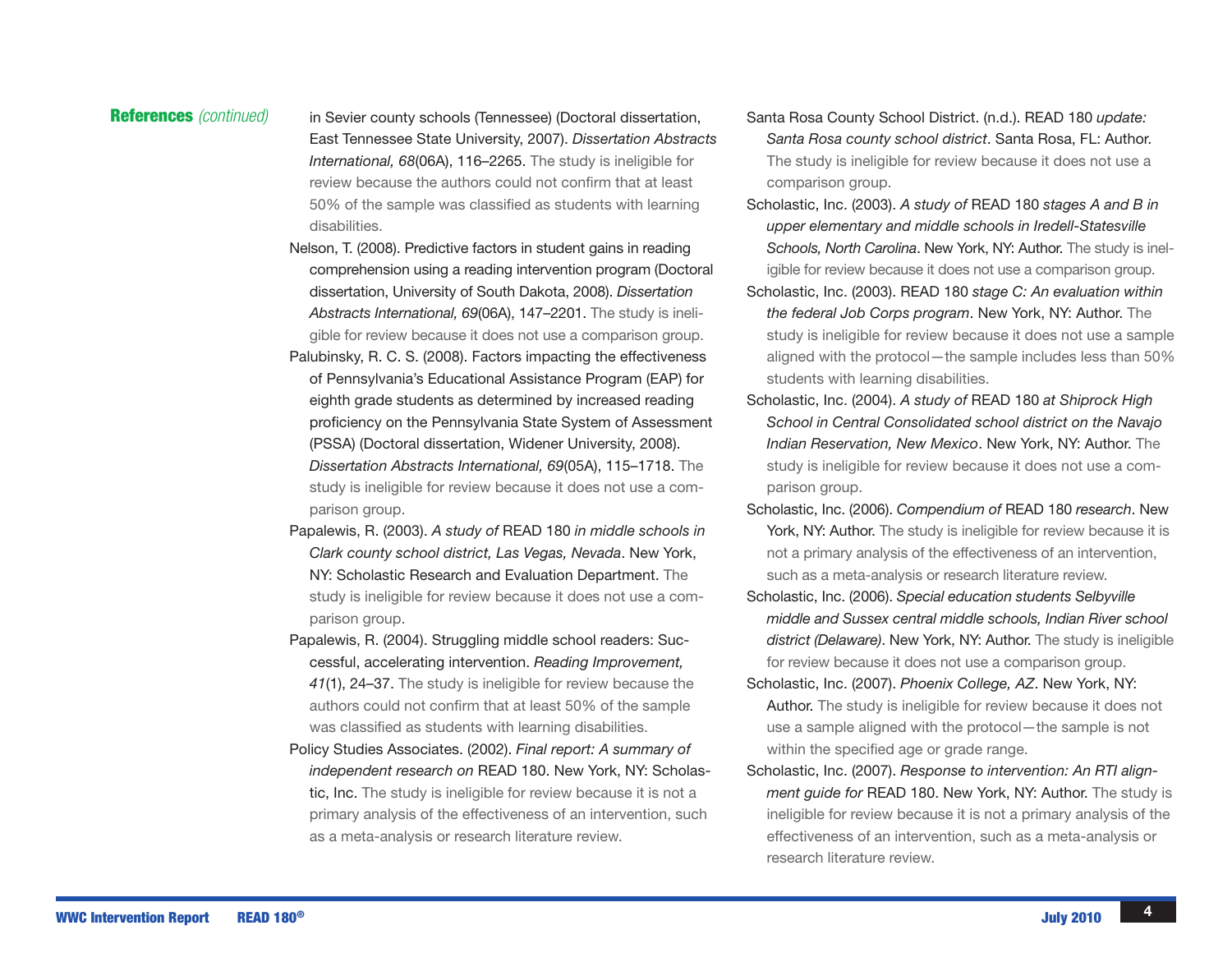- References *(continued)* Scholastic, Inc. (2009). *System 44 and* READ 180: *Researchbased literacy instruction for special education*. New York, NY: Author. The study is ineligible for review because it is not a primary analysis of the effectiveness of an intervention, such as a meta-analysis or research literature review.
	- Scholastic, Inc. (n.d.). *Platinum performers: Blackhawk middle school*. New York, NY: Author. The study is ineligible for review because it does not use a sample aligned with the protocol—the sample includes less than 50% students with learning disabilities.
	- Scholastic, Inc. (n.d.). *Platinum performers: Carthage central school district*. New York, NY: Author. The study is ineligible for review because it does not use a comparison group.
	- Scholastic, Inc. (n.d.). *Platinum performers: Indian River school district*. New York, NY: Author. The study is ineligible for review because it does not use a comparison group.
	- Scholastic, Inc. (n.d.). *Platinum performers: Madison middle school*. New York, NY: Author. The study is ineligible for review because it does not use a comparison group.
	- Scholastic, Inc. (n.d.). *Platinum performers: Socorro independent school district, TX*. New York, NY: Author. The study is ineligible for review because it does not use a comparison group.

## *Additional source:*

- Scholastic, Inc. (2005). READ 180 *implementation year study*. New York, NY: Author.
- Scholastic, Inc. (n.d.). *Platinum performers: Westwood middle school, Alachua county public schools, Gainesville, Florida*. New York, NY: Author. The study is ineligible for review because it does not use a comparison group.
- Sigears, K. A. (2009). The impact of the implementation of the Scholastic *READ 180* model on reading skills development of middle school students with learning disabilities as compared to those using the Traditional Resource Reading model (Doctoral dissertation, Tennessee State University, 2009). *Disserta-*

*tion Abstracts International, 69*(8-A), 419–4209. The study does not meet WWC evidence standards because the measures of effectiveness cannot be attributed solely to the intervention there was only one unit assigned to one or both conditions.

- Slavin, R. E., Cheung, A., Groff, C., & Lake, C. (2008). *Effective reading programs for middle and high schools: A best evidence synthesis. Educator's summary*. Retrieved February 24, 2009, from [http://www.bestevidence.org/word/mhs\\_read\\_Sep\\_16\\_2008\\_](http://www.bestevidence.org/word/mhs_read_Sep_16_2008_sum.pdf) [sum.pdf.](http://www.bestevidence.org/word/mhs_read_Sep_16_2008_sum.pdf) The study is ineligible for review because it is not a primary analysis of the effectiveness of an intervention, such as a meta-analysis or research literature review.
- Slavin, R. E., Cheung, A., Groff, C., & Lake, C. (2008). Effective reading programs for middle and high schools: A bestevidence synthesis. *Reading Research Quarterly, 43*(3; 3), 290–322. The study is ineligible for review because it is not a primary analysis of the effectiveness of an intervention, such as a meta-analysis or research literature review.
- Smith, S., Rissman, L. M., & Grek, M. L. (2004). READ 180. Tallahassee, FL: Florida Center for Reading Research. The study is ineligible for review because it is not a primary analysis of the effectiveness of an intervention, such as a meta-analysis or research literature review.
- Thomas, J. (2003). *Reading program evaluation:* READ 180 *grades 4–8.* Kirkwood, MO: Kirkwood School District. The study is ineligible for review because it does not use a comparison group.
- Visher, M., & Hartry, A. (2007). *Can after-school programs boost academic achievement?* Washington, DC: MPR Associates, Inc. The study is ineligible for review because it does not use a sample aligned with the protocol—the sample includes less than 50% students with learning disabilities.
- Wahl, M. (2008). READ 180 *Enterprise Edition*. Tallahassee, FL: Florida Center for Reading Research. The study is ineligible for review because it is not a primary analysis of the effectiveness of an intervention, such as a meta-analysis or research literature review.